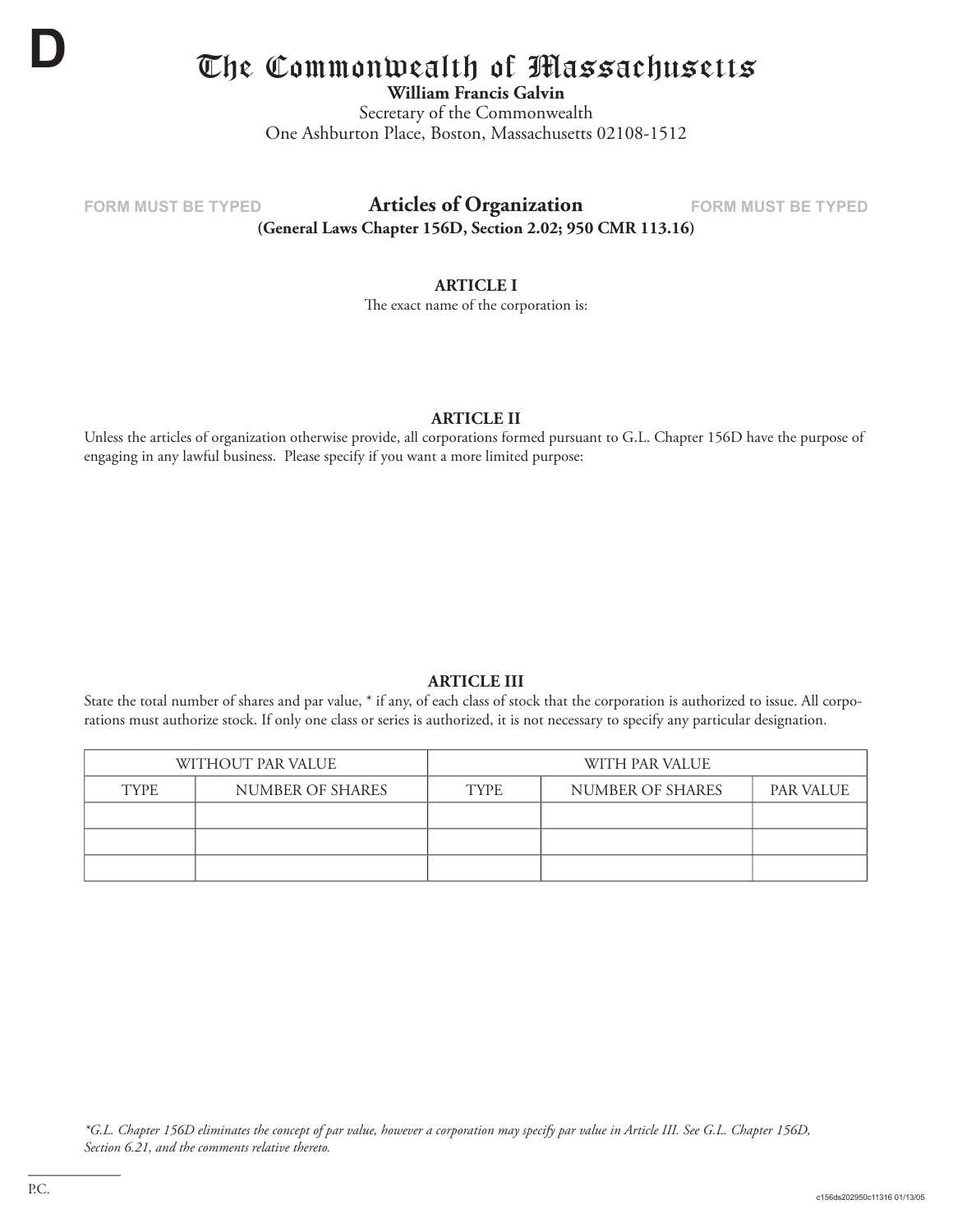#### **ARTICLE IV**

Prior to the issuance of shares of any class or series, the articles of organization must set forth the preferences, limitations and relative rights of that class or series. The articles may also limit the type or specify the minimum amount of consideration for which shares of any class or series may be issued. Please set forth the preferences, limitations and relative rights of each class or series and, if desired, the required type and minimum amount of consideration to be received.

#### **ARTICLE V**

The restrictions, if any, imposed by the articles of organization upon the transfer of shares of any class or series of stock are:

#### **ARTICLE VI**

Other lawful provisions, and if there are no such provisions, this article may be left blank.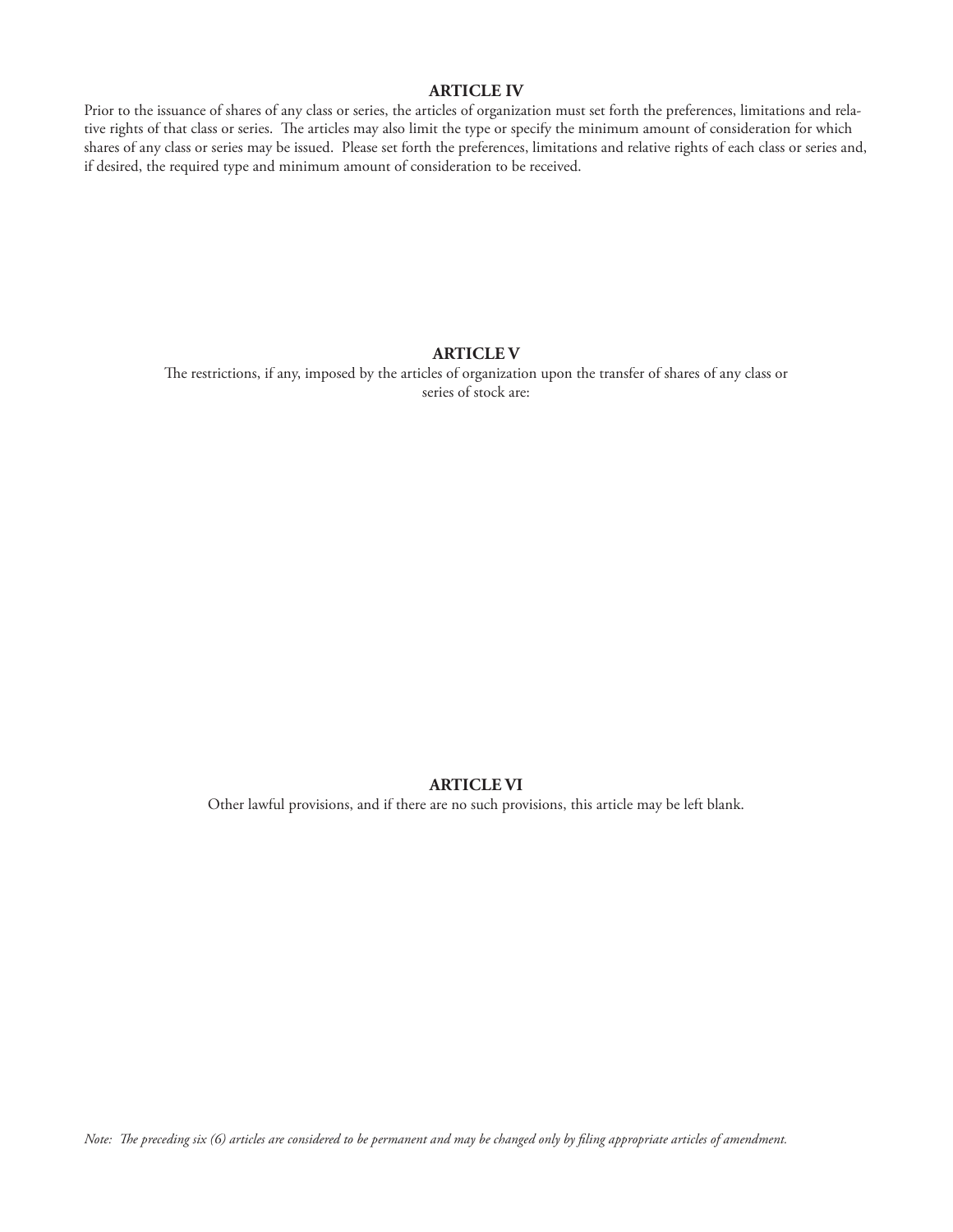#### **ARTICLE VII**

The effective date of organization of the corporation is the date and time the articles were received for filing if the articles are not rejected within the time prescribed by law. If a later effective date is desired, specify such date, which may not be later than the 90th day after the articles are received for filing:

#### **ARTICLE VIII**

The information contained in this article is not a permanent part of the articles of organization.

- a. The street address of the initial registered office of the corporation in the commonwealth:
- b. The name of its initial registered agent at its registered office:
- c. The names and street addresses of the individuals who will serve as the initial directors, president, treasurer and secretary of the corporation (an address need not be specified if the business address of the officer or director is the same as the principal office location):

President:

Treasurer:

Secretary:

Director(s):

- d. The fiscal year end of the corporation:
- e. A brief description of the type of business in which the corporation intends to engage:
- f. The street address of the principal office of the corporation:
- g. The street address where the records of the corporation required to be kept in the commonwealth are located is:

|                                                 | , which is              |
|-------------------------------------------------|-------------------------|
| (number, street, city or town, state, zip code) |                         |
| its principal office;                           |                         |
| an office of its transfer agent;                |                         |
| an office of its secretary/assistant secretary; |                         |
| its registered office.                          |                         |
|                                                 | by the incorporator(s): |
|                                                 |                         |
|                                                 |                         |
|                                                 |                         |